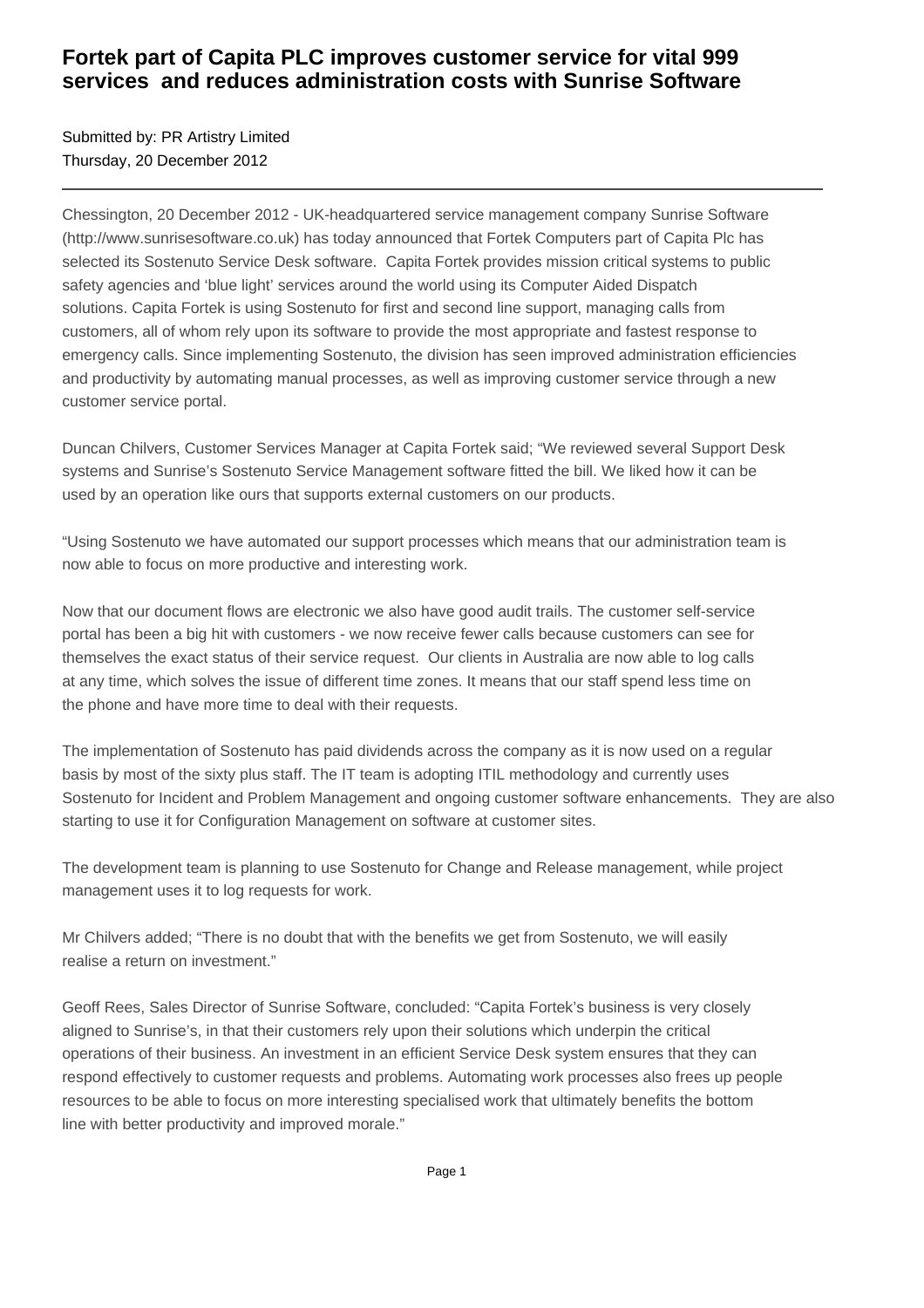For more information on Sunrise Software, its products, services and customers, please visit www.sunrisesoftware.co.uk

-ends-

### NOTES TO EDITORS

#### About Fortek Computers part of Capita Plc

The Capita Fortek division currently employs over 60 staff at its Gosport offices in the UK, and provides Computer Aided Despatch (CAD) and supporting technology to public safety agencies worldwide including New South Wales Police, Australia, Netherlands Coastguard, West Midlands Fire and Rescue Service and Saudi Ministry Police, Kingdom of Saudi Arabia.

For more information, please visit: www.fortek.co.uk www.capita.co.uk

#### About Sunrise Software

Established in 1994, Sunrise provides applications which underpin business processes across its customers' organisations. A privately held, UK based company, Sunrise has a highly successful track record in IT service management, customer service management and business process management with fully configured applications designed around best practice guidelines.

Available as either on-premise or Software as a Service (SaaS) Sostenuto, Sunrise's flagship product is totally web-based which harnesses modern technology with inbuilt resilience. Sostenuto is a comprehensive software tool which offers a high degree of flexibility, allowing organisations to change or introduce new processes through simple configuration.

There are three different variants to address different business requirements:

- • Sostenuto ITSM available as ITSM2 and ITSM3 (ITIL2 or ITIL3 versions)
- Sostenuto CSM, a non-ITIL tool for customer service departments.
- Sostenuto BPM, which allows organisations to create their own applications

Many organisations use Sostenuto across the UK, with high profile users including Anglian Water, the NHS, Rugby Football Union, University of Greenwich, Muller Dairy and many more.

For more information please visit: www.sunrisesoftware.co.uk

Editors Contacts:

Carly Nessmann Marketing Manager 020 8391 9000 cnessmann@sunrisesoftware.co.uk